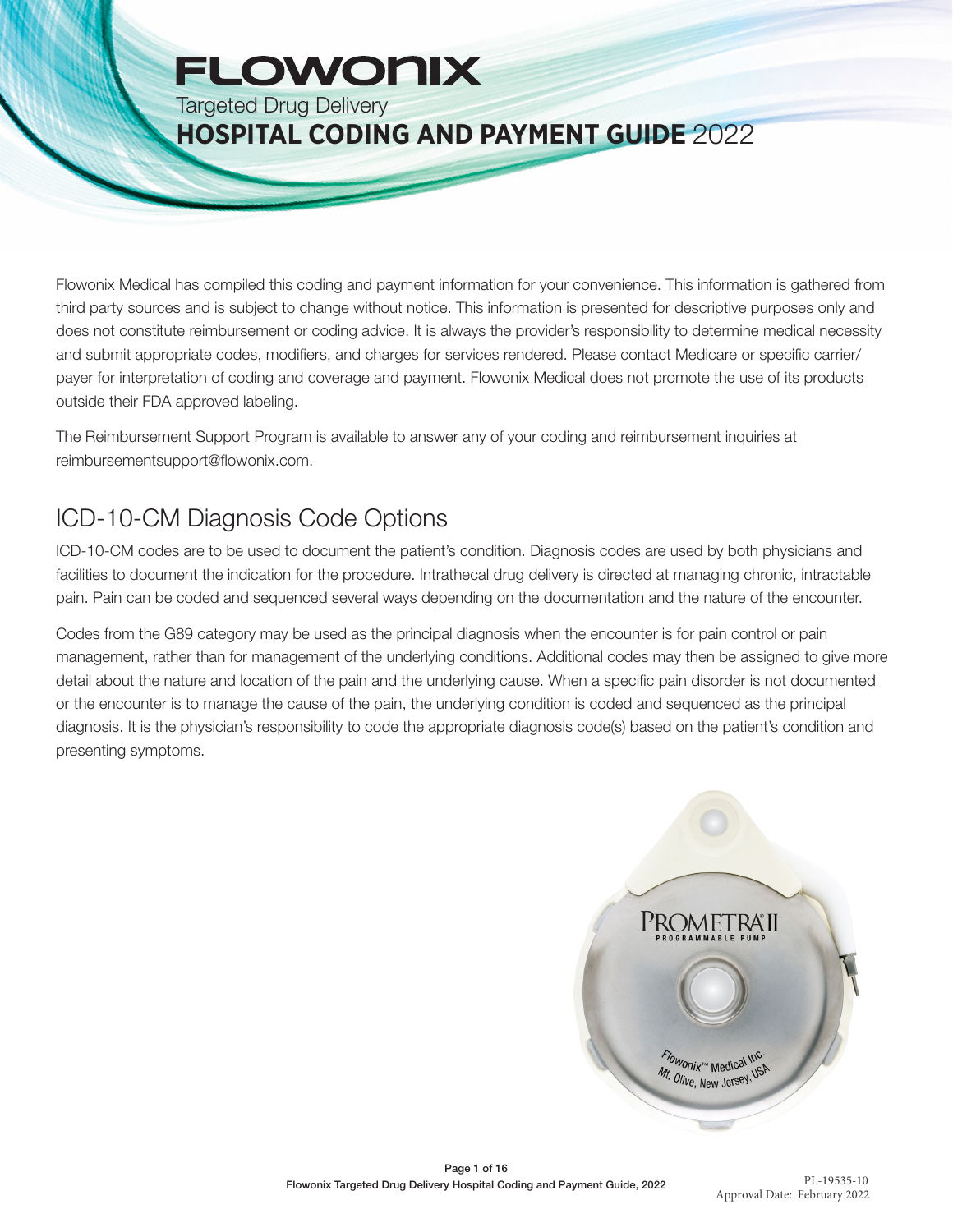## Commonly billed ICD-10-CM diagnosis codes used in all settings.

| Category                                                                                      | Code                                                                                                                                                                                                                                                                                                                                                                                                                                                                          | <b>Code Description</b>                                                                                                                                  |  |  |
|-----------------------------------------------------------------------------------------------|-------------------------------------------------------------------------------------------------------------------------------------------------------------------------------------------------------------------------------------------------------------------------------------------------------------------------------------------------------------------------------------------------------------------------------------------------------------------------------|----------------------------------------------------------------------------------------------------------------------------------------------------------|--|--|
|                                                                                               | G89.0<br>G89.2 - G89.29<br>G89.3<br>G89.4                                                                                                                                                                                                                                                                                                                                                                                                                                     | Central pain syndrome<br>Chronic pain<br>Neoplasm related pain (acute)(chronic)<br>Chronic pain syndrome                                                 |  |  |
| <b>Chronic Pain Disorders</b>                                                                 | Note: Pain must be specifically documented as "chronic" to use codes G89.2 -<br>G89.29. Similarly, the diagnostic term "chronic pain syndrome" must be specifically<br>documented to assign code G89.4. If these terms are not documented, then<br>symptom codes for pain may be assigned instead, although they cannot be<br>sequenced as principal diagnosis. Rather, the underlying condition would ordinarily<br>be used as the principal diagnosis in this circumstance. |                                                                                                                                                          |  |  |
| Reflex Sympathetic Dystrophy                                                                  | G90.521 - G90.529<br>G57.70 - G57.73                                                                                                                                                                                                                                                                                                                                                                                                                                          | Complex regional pain syndrome I of lower limb(s)<br>Causalgia of unspecified lower limb(s)                                                              |  |  |
| (Complex Regional Pain<br>Syndrome I) and Causalgia<br>(Complex Regional Pain<br>Syndrome II) | Note: ICD-10-CM does not have a default code for "Complex Regional Pain<br>Syndrome"; type I or II must be specified. Codes from the G89 series in ICD-10-CM<br>should not be assigned with causalgia or reflex sympathetic dystrophy because pain<br>is a known component of these disorders.                                                                                                                                                                                |                                                                                                                                                          |  |  |
|                                                                                               | <b>Postherpetic Neuropathy</b>                                                                                                                                                                                                                                                                                                                                                                                                                                                |                                                                                                                                                          |  |  |
|                                                                                               | B02.21<br>B02.22<br>B02.23<br>B02.29                                                                                                                                                                                                                                                                                                                                                                                                                                          | Postherpetic geniculate ganglionitis<br>Postherpetic trigeminal neuralgia<br>Postherpetic polyneuropathy<br>Other Postherpetic nervous system indocement |  |  |
| <b>Underlying Causes of</b><br>Chronic Pain (Non-Cancer)                                      | <b>Arachnoiditis</b>                                                                                                                                                                                                                                                                                                                                                                                                                                                          |                                                                                                                                                          |  |  |
|                                                                                               | G03.1<br>Chronic meningitis<br>G03.9<br>Meningitis, unspecified                                                                                                                                                                                                                                                                                                                                                                                                               |                                                                                                                                                          |  |  |
|                                                                                               | <b>Phantom Limb Pain</b>                                                                                                                                                                                                                                                                                                                                                                                                                                                      |                                                                                                                                                          |  |  |
|                                                                                               | G54.6<br>Phantom limb syndrome with pain                                                                                                                                                                                                                                                                                                                                                                                                                                      |                                                                                                                                                          |  |  |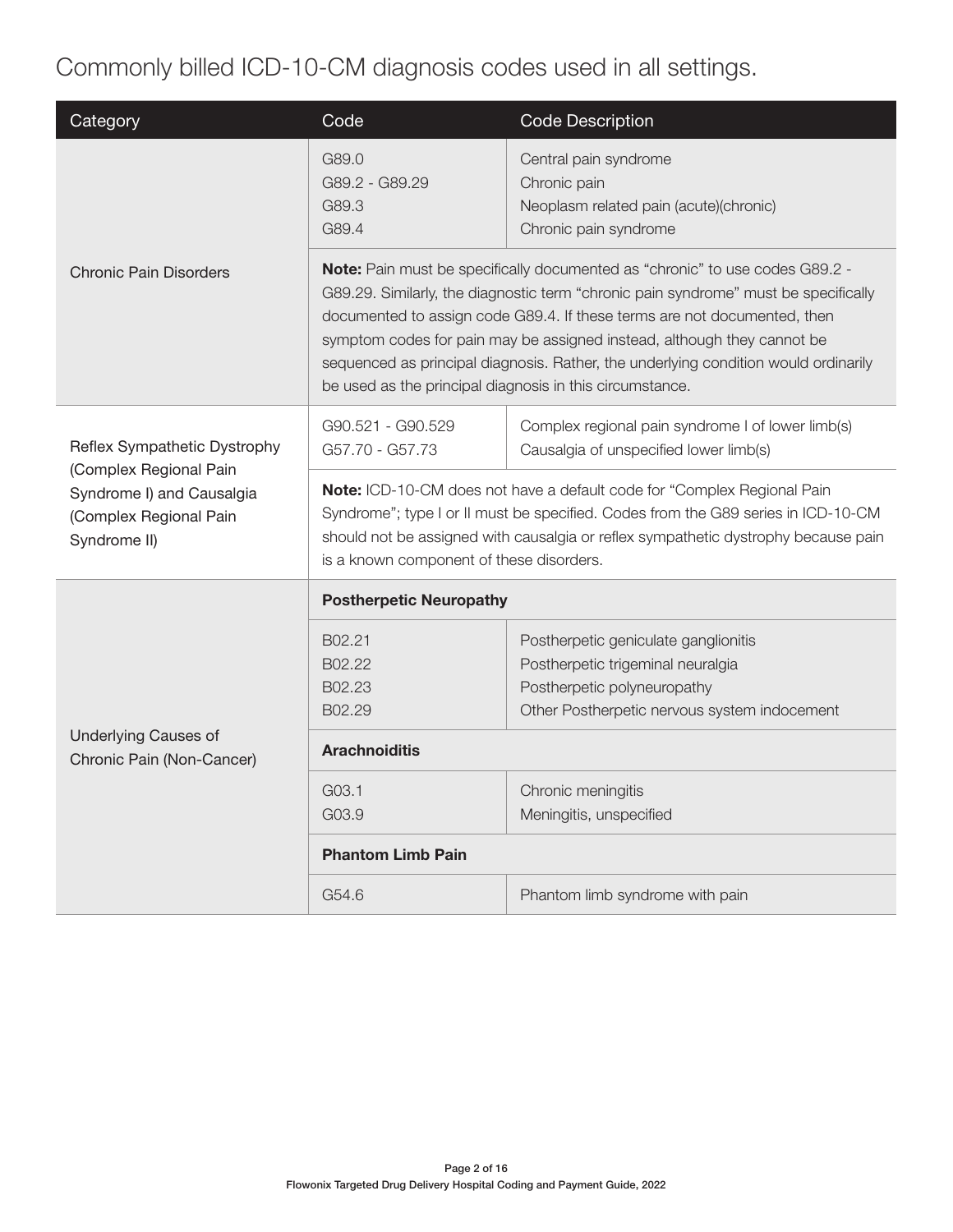## ICD-10-CM diagnosis codes used in all settings (continued).

| Category                                                 | Code                                                                                                 | <b>Code Description</b>                                                                                                                                                                                                                                                                                                                                                                                                                                                                                                                                                                                                                    |  |  |  |  |
|----------------------------------------------------------|------------------------------------------------------------------------------------------------------|--------------------------------------------------------------------------------------------------------------------------------------------------------------------------------------------------------------------------------------------------------------------------------------------------------------------------------------------------------------------------------------------------------------------------------------------------------------------------------------------------------------------------------------------------------------------------------------------------------------------------------------------|--|--|--|--|
|                                                          | <b>Peripheral Neuropathy</b>                                                                         |                                                                                                                                                                                                                                                                                                                                                                                                                                                                                                                                                                                                                                            |  |  |  |  |
|                                                          | G57.90<br>G57.91<br>G57.92                                                                           | Unspecified mononeuropathy of unspecified lower limb<br>Unspecified mononeuropathy of right lower limb<br>Unspecified mononeuropathy of left lower limb                                                                                                                                                                                                                                                                                                                                                                                                                                                                                    |  |  |  |  |
|                                                          | G57.93<br>Radiculopathy                                                                              | Unspecified mononeuropathy of bilateral lower limbs                                                                                                                                                                                                                                                                                                                                                                                                                                                                                                                                                                                        |  |  |  |  |
| <b>Underlying Causes of</b><br>Chronic Pain (Non-Cancer) | M51.16<br>M51.17<br>M54.12<br>M54.13<br>M54.14<br>M54.15<br>M54.16<br>M54.17<br>M80.08XA<br>M80.88XA | Intervertebral disc disorders with radiculopathy, lumbar region<br>Intervertebral disc disorders with radiculopathy, lumbosacral region<br>Radiculopathy, cervical region<br>Radiculopathy, cervicothoracic region<br>Radiculopathy, thoracic region<br>Radiculopathy, thoracolumbar region<br>Radiculopathy, lumbar region<br>Radiculopathy, lumbosacral region<br><b>Osteoporosis-Related Fracture, Vertebra</b><br>Age-related osteoporosis with current pathological fracture, vertebra(e),<br>initial encounter for fracture<br>Other osteoporosis with current pathological fracture, vertebra(e), initial<br>encounter for fracture |  |  |  |  |
|                                                          | <b>Postlaminectomy Syndrome</b>                                                                      |                                                                                                                                                                                                                                                                                                                                                                                                                                                                                                                                                                                                                                            |  |  |  |  |
|                                                          | M96.1                                                                                                | Postlaminectomy syndrome, not elsewhere classified                                                                                                                                                                                                                                                                                                                                                                                                                                                                                                                                                                                         |  |  |  |  |
| <b>Underlying Causes</b><br>of Chronic Pain (Cancer)     | C00-C14<br>C15-C26<br>C30-C39<br>C40-C41<br>C43-C44<br>C45-C49<br>C50-C50<br>C51-C58<br>C60-C63      | Malignant neoplasms of lip, oral cavity and pharynx<br>Malignant neoplasms of digestive organs<br>Malignant neoplasms of respiratory and intrathoracic organs<br>Malignant neoplasms of bone and articular cartilage<br>Melanoma and other malignant neoplasms of skin<br>Malignant neoplasms of mesothelial and soft tissue<br>Malignant neoplasms of breast<br>Malignant neoplasms of female genital organs<br>Malignant neoplasms of male genital organs                                                                                                                                                                                |  |  |  |  |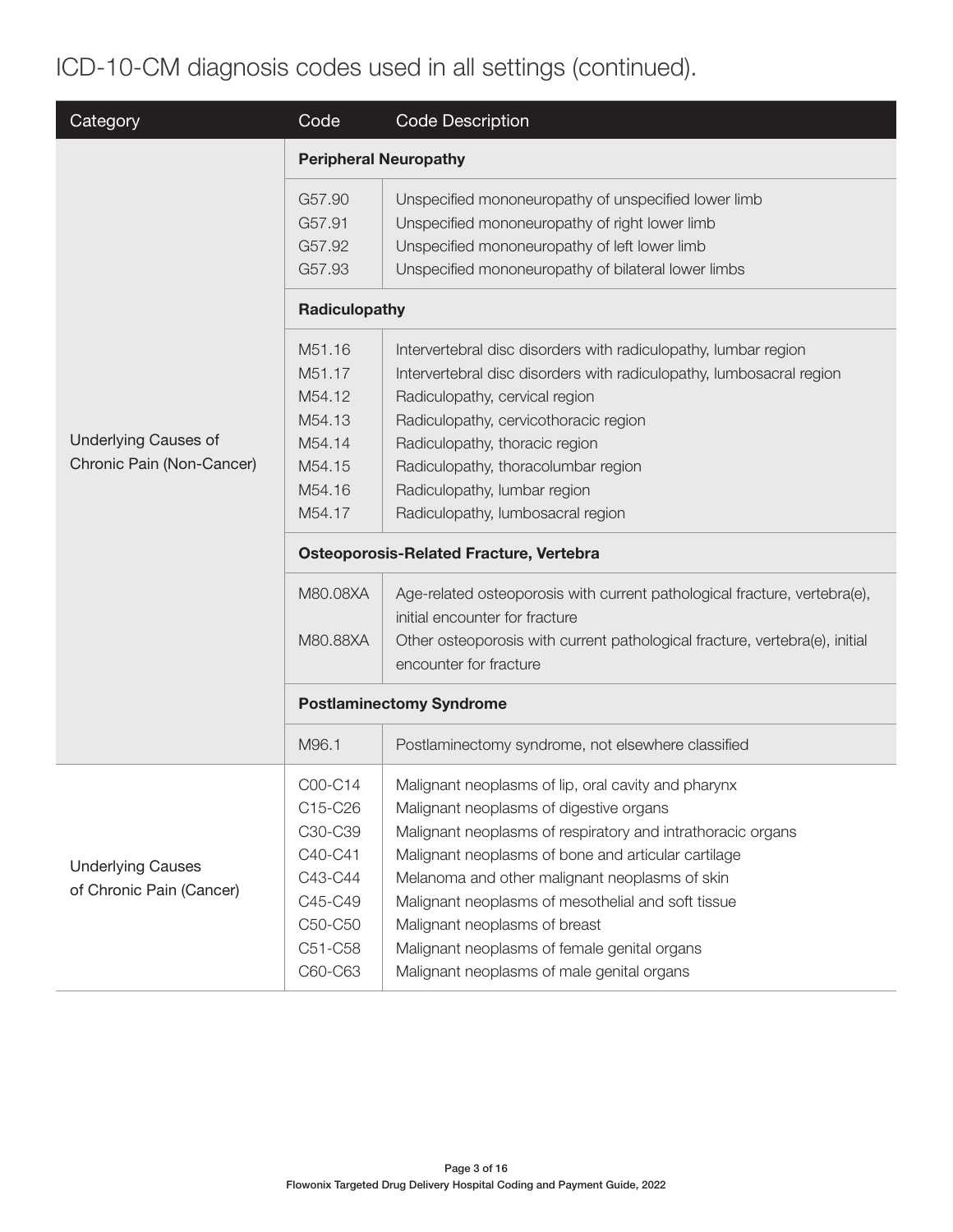## ICD-10-CM diagnosis codes used in all settings (continued).

| Category                                             | Code                                                                                                                                                     | <b>Code Description</b>                                                                                                                                                                                                                                                                                                                                                                                                                                                                                                                                                                                                                                                                                                                                                                                                                                                                                                                                                           |
|------------------------------------------------------|----------------------------------------------------------------------------------------------------------------------------------------------------------|-----------------------------------------------------------------------------------------------------------------------------------------------------------------------------------------------------------------------------------------------------------------------------------------------------------------------------------------------------------------------------------------------------------------------------------------------------------------------------------------------------------------------------------------------------------------------------------------------------------------------------------------------------------------------------------------------------------------------------------------------------------------------------------------------------------------------------------------------------------------------------------------------------------------------------------------------------------------------------------|
| <b>Underlying Causes</b><br>of Chronic Pain (Cancer) | C64-C68<br>C69-C72<br>C73-C75<br>C76-C80<br>C7A-C7A<br>C7B-C7B<br>C81-C96                                                                                | Malignant neoplasms of urinary tract<br>Malignant neoplasms of eye, brain and other parts of central nervous<br>system<br>Malignant neoplasms of thyroid and other endocrine glands<br>Malignant neoplasms of ill-defined, other secondary and unspecified sites<br>Malignant neuroendocrine tumors<br>Secondary neuroendocrine tumors<br>Malignant neoplasms of lymphoid, hematopoietic and related tissue                                                                                                                                                                                                                                                                                                                                                                                                                                                                                                                                                                       |
| <b>Device Complications</b>                          | T85.610A<br>T85.615A<br>T85.620A<br>T85.625A<br>T85.630A<br>T85.635A<br>T85.690A<br>T85.695A<br>T85.735A<br>T85.738A<br>T85.830A<br>T85.840A<br>T85.890A | Breakdown (mechanical) of cranial or spinal infusion catheter<br>Breakdown (mechanical) of other nervous system device, implant or graft<br>Displacement of cranial or spinal infusion catheter<br>Displacement of other nervous system device, implant or graft<br>Leakage of cranial or spinal infusion catheter<br>Leakage of other nervous system device, implant or graft<br>Other mechanical complication of cranial or spinal infusion catheter<br>Other mechanical complication of other nervous system device, implant<br>or graft<br>Infection and inflammatory reaction due to cranial or spinal infusion<br>catheter<br>Infection and inflammatory reaction due to other nervous system device,<br>implant or graft<br>Hemorrhage due to nervous system prosthetic devices, implants and<br>grafts<br>Pain due to nervous system prosthetic devices, implants and grafts<br>Other specified complication of nervous system prosthetic devices,<br>implants and grafts |
| <b>Attention to Device</b>                           | Z45.49                                                                                                                                                   | Encounter for adjustment and management of other implanted nervous<br>system device                                                                                                                                                                                                                                                                                                                                                                                                                                                                                                                                                                                                                                                                                                                                                                                                                                                                                               |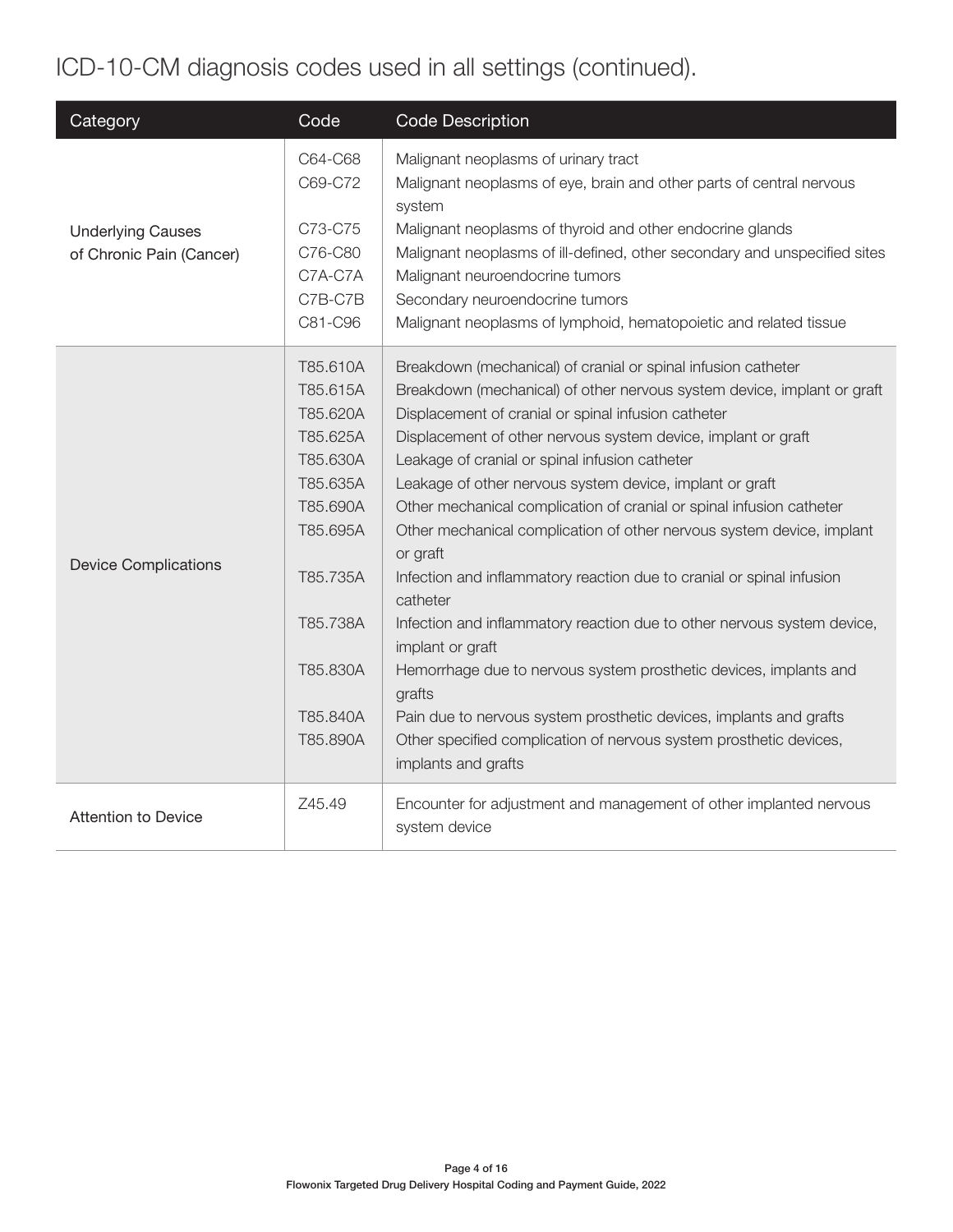#### ICD-10-PCS Procedure Codes

Hospitals use ICD-10-PCS procedure codes for inpatient services.

| <b>Trial Procedure</b>      | Code                                                                                                                                                    | <b>Code Description</b>                                                                                                                                 |  |  |
|-----------------------------|---------------------------------------------------------------------------------------------------------------------------------------------------------|---------------------------------------------------------------------------------------------------------------------------------------------------------|--|--|
| Catheter Implantation       | 00HU33Z                                                                                                                                                 | Insertion of infusion device into spinal canal, percutaneous approach                                                                                   |  |  |
| Intrathecal Injection       | 3E0R3NZ                                                                                                                                                 | Introduction of analgesics, hypnotics, sedatives into spinal canal,<br>percutaneous approach                                                            |  |  |
| <b>Catheter Procedures</b>  | Code                                                                                                                                                    | <b>Code Description</b>                                                                                                                                 |  |  |
| Catheter Implantation       | 00HU33Z                                                                                                                                                 | Insertion of infusion device into spinal canal, percutaneous approach                                                                                   |  |  |
|                             | 00PU03Z                                                                                                                                                 | Removal of infusion device from spinal canal, open approach                                                                                             |  |  |
| <b>Catheter Removal</b>     | 00PU33Z                                                                                                                                                 | Removal of infusion device from spinal canal, percutaneous approach                                                                                     |  |  |
| <b>Catheter Replacement</b> |                                                                                                                                                         | Two codes are required to identify a device replacement; one code for implantation of<br>the new device and one code for the removal of the old device. |  |  |
|                             | 00WU03Z                                                                                                                                                 | Revision of infusion device in spinal canal, open approach                                                                                              |  |  |
|                             | 00WU33Z                                                                                                                                                 | Revision of infusion device in spinal canal, percutaneous approach                                                                                      |  |  |
| <b>Catheter Revision</b>    | OJWT03Z                                                                                                                                                 | Revision of infusion device in trunk subcutaneous tissue and fascia, open<br>approach                                                                   |  |  |
|                             | 0JWT33Z                                                                                                                                                 | Revision of infusion device in trunk subcutaneous tissue and fascia,<br>percutaneous approach                                                           |  |  |
| <b>Pump Procedures</b>      | Code                                                                                                                                                    | <b>Code Description</b>                                                                                                                                 |  |  |
| Pump Implantation           | OJH80VZ                                                                                                                                                 | Insertion of infusion pump into abdomen subcutaneous tissue and fascia,<br>open approach                                                                |  |  |
|                             | OJPTOVZ                                                                                                                                                 | Removal of infusion pump from trunk subcutaneous tissue and fascia, open<br>approach                                                                    |  |  |
| Pump Removal                | OJPT3VZ                                                                                                                                                 | Removal of infusion pump from trunk subcutaneous tissue and fascia,<br>percutaneous approach                                                            |  |  |
| Pump Replacement            | Two codes are required to identify a device replacement; one code for implantation of<br>the new device and one code for the removal of the old device. |                                                                                                                                                         |  |  |
|                             | <b>OJWTOVZ</b>                                                                                                                                          | Revision of infusion pump in trunk subcutaneous tissue and fascia, open<br>approach                                                                     |  |  |
| <b>Pump Revision</b>        | OJWT3VZ                                                                                                                                                 | Revision of infusion pump in trunk subcutaneous tissue and fascia,<br>percutaneous approach                                                             |  |  |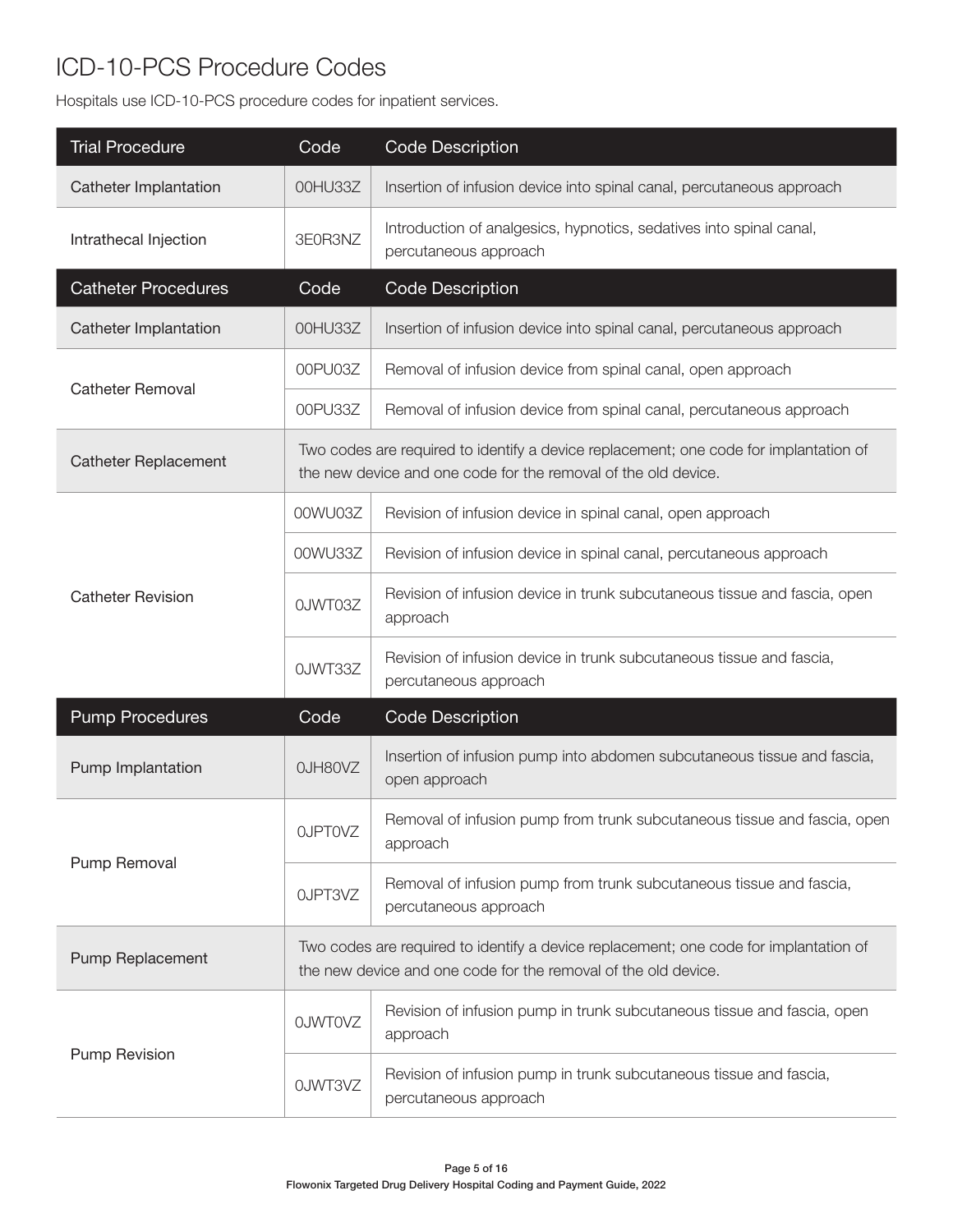#### Physician Coding and Payment – CPT® Procedure Codes

The 2022 Medicare national average payment for common pain procedures and intrathecal pain pump management are shown in the table below. The Medicare national average payment is calculated by multiplying the sum of RVUs by the 2022 conversion factor. Specific reimbursement will vary from the national average based on the wage index of the geographical area in which the services are rendered. The complete Medicare Physician Fee Schedule (MPFS) payment rates are available on the CMS website in the downloads section of the CY 2022 Physician Fee Schedule final rule (CMS-1751-F) webpage. The finalized changes are effective January 1, 2022. Specific payments will vary depending on the place of service where the physician rendered the service. Physician payments are generally higher if they are performed in the physician's office. Procedures performed in a facility setting (ASC's or hospitals) generally have a lower payment because the facility is incurring the cost of some of the supplies and materials. Also note, that applicable coinsurance, deductible and other amounts that are the patient obligation are included in the national payments shown below.

|                                            |                                                                                                                                                                                                                                                                                                                                                |                                                                                                                                                                                                                                                                                                                                                                                      | 2022 Medicare<br><b>National Average</b> |          |
|--------------------------------------------|------------------------------------------------------------------------------------------------------------------------------------------------------------------------------------------------------------------------------------------------------------------------------------------------------------------------------------------------|--------------------------------------------------------------------------------------------------------------------------------------------------------------------------------------------------------------------------------------------------------------------------------------------------------------------------------------------------------------------------------------|------------------------------------------|----------|
| Procedure                                  | Code                                                                                                                                                                                                                                                                                                                                           | <b>Code Description</b>                                                                                                                                                                                                                                                                                                                                                              | Physician<br>Office                      | Facility |
|                                            | 62322                                                                                                                                                                                                                                                                                                                                          | Injection(s), of diagnostic or therapeutic substance(s)<br>(eg, anesthetic, antispasmodic, opioid, steroid, other<br>solution), not including neurolytic substances, including<br>needle or catheter placement, interlaminar epidural or<br>subarachnoid, lumbar or sacral (caudal); without imaging<br>guidance                                                                     | \$144                                    | \$82     |
|                                            | Injection(s), of diagnostic or therapeutic substance(s)<br>(eg, anesthetic, antispasmodic, opioid, steroid, other<br>solution), not including neurolytic substances, including<br>62323<br>needle or catheter placement, interlaminar epidural or<br>subarachnoid, lumbar or sacral (caudal); with imaging<br>guidance (ie, fluoroscopy or CT) |                                                                                                                                                                                                                                                                                                                                                                                      | \$270                                    | \$101    |
| Trial                                      | 62326                                                                                                                                                                                                                                                                                                                                          | Injection(s), including indwelling catheter placement,<br>continuous infusion or intermittent bolus, of diagnostic or<br>therapeutic substance(s) (eg, anesthetic, antispasmodic,<br>opioid, steroid, other solution), not including neurolytic<br>substances, interlaminar epidural or subarachnoid,<br>lumbar or sacral (caudal); without imaging guidance                         | \$144                                    | \$87     |
|                                            | 62327                                                                                                                                                                                                                                                                                                                                          | Injection(s), including indwelling catheter placement,<br>continuous infusion or intermittent bolus, of diagnostic or<br>therapeutic substance(s) (eg, anesthetic, antispasmodic,<br>opioid, steroid, other solution), not including neurolytic<br>substances, interlaminar epidural or subarachnoid,<br>lumbar or sacral (caudal); with imaging guidance (ie,<br>fluoroscopy or CT) | \$276                                    | \$106    |
| Implantation<br>or Revision<br>of Catheter | 62350                                                                                                                                                                                                                                                                                                                                          | Implantation, revision, or repositioning of tunneled<br>intrathecal or epidural catheter, for long-term medication<br>administration via an external pump or implantable<br>reservoir/infusion/pump; without laminectomy                                                                                                                                                             | N/A                                      | \$407    |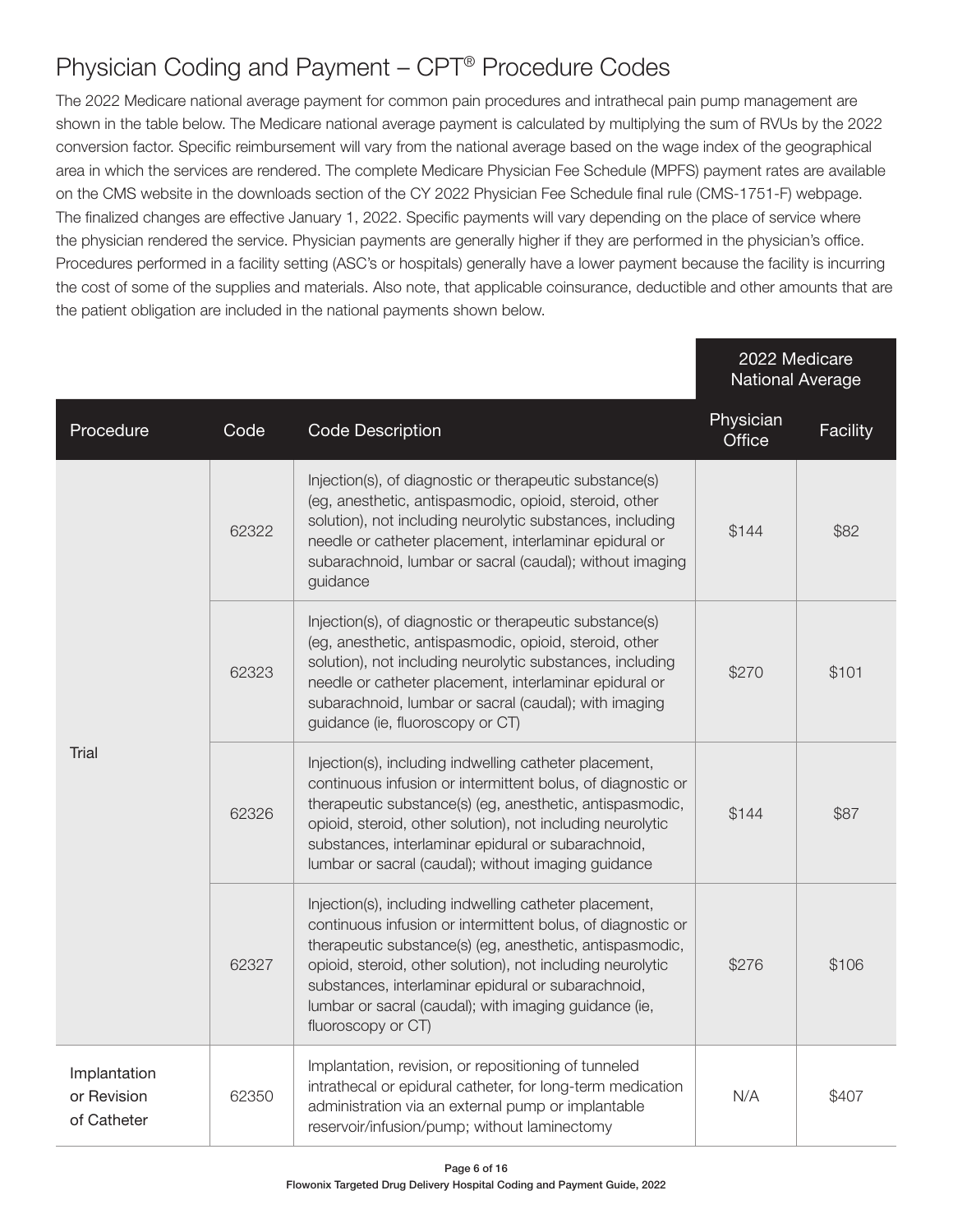## CPT® Procedure Codes (continued)

2022 Medicare National Average

| Procedure                                  | Code  | <b>Code Description</b>                                                                                                                                                                                                                                                                                 | Physician<br>Office | Facility              |
|--------------------------------------------|-------|---------------------------------------------------------------------------------------------------------------------------------------------------------------------------------------------------------------------------------------------------------------------------------------------------------|---------------------|-----------------------|
| Implantation, or<br>Replacement of<br>Pump | 62362 | Implantation or replacement of device for intrathecal or<br>epidural drug infusion; programmable pump, including<br>preparation of pump, with or without programming                                                                                                                                    | N/A                 | \$394                 |
| Removal of                                 | 62355 | Removal of previously implanted intrathecal or epidural<br>catheter                                                                                                                                                                                                                                     | N/A                 | \$279                 |
| Catheter or Pump                           | 62365 | Removal of subcutaneous<br>reservoir or pump previously implanted for intrathecal or<br>epidural infusion                                                                                                                                                                                               | N/A                 | \$303                 |
| Revision of Pump<br>Pocket                 | 64999 | Unlisted procedure nervous system                                                                                                                                                                                                                                                                       | N/A                 | Contractor<br>Pricing |
| Drug/Refill Kit                            | J2274 | Injection, morphine sulfate, preservative-free for epidural<br>or intrathecal use, 10 mg                                                                                                                                                                                                                | $ASP+6\%$           |                       |
|                                            | A4220 | Refill kit for implantable infusion pump                                                                                                                                                                                                                                                                |                     |                       |
| Analysis/<br>Reprogramming/<br>Refill      | 62367 | Electronic analysis of programmable, implanted pump for<br>intrathecal or epidural drug infusion (includes evaluation<br>of reservoir status, alarm status, drug prescription<br>status); without reprogramming or refill                                                                               | \$32                | \$26                  |
|                                            | 62368 | Electronic analysis of programmable, implanted pump for<br>intrathecal or epidural drug infusion (includes evaluation<br>of reservoir status, alarm status, drug prescription<br>status); with reprogramming                                                                                            | \$45                | \$36                  |
|                                            | 62369 | Electronic analysis of programmable, implanted pump for<br>intrathecal or epidural drug infusion (includes evaluation<br>of reservoir status, alarm status, drug prescription<br>status); with reprogramming and refill                                                                                 | \$95                | \$36                  |
|                                            | 62370 | Electronic analysis of programmable, implanted pump for<br>intrathecal or epidural drug infusion (includes evaluation<br>of reservoir status, alarm status, drug prescription<br>status); with reprogramming and refill (requiring skill of a<br>physician or other qualified health care professional) | \$96                | \$47                  |
|                                            | 61070 | Puncture of shunt tubing or reservoir for aspiration or<br>injection procedure                                                                                                                                                                                                                          | N/A                 | \$58                  |
| Catheter Dye<br>Study                      | 75809 | Shuntogram for investigation of previously placed<br>indwelling non vascular shunt (eg, indwelling infusion<br>pump)                                                                                                                                                                                    | TC<br>26            | \$85                  |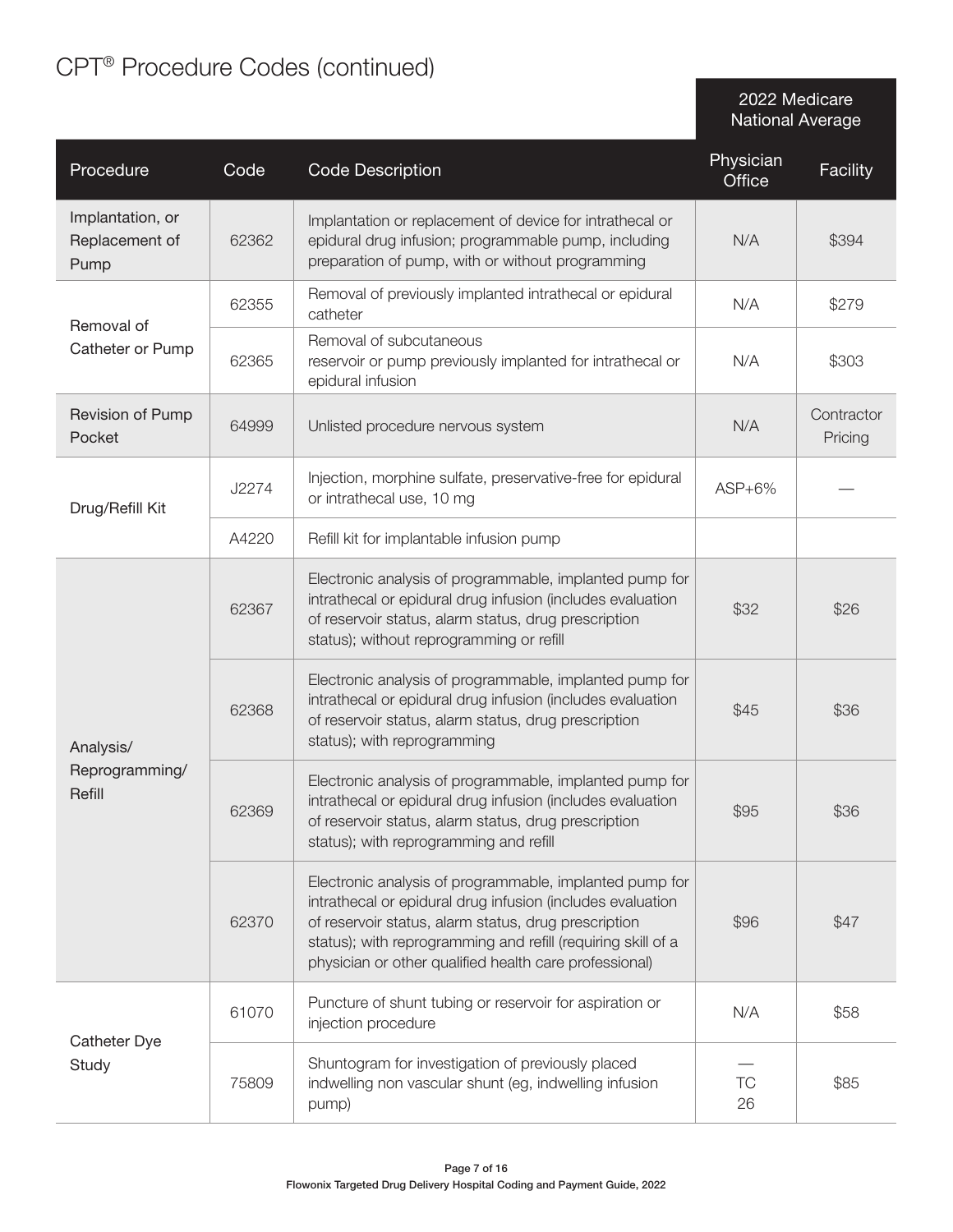#### HCPCS II Device and Drug Codes

Commonly billed HCPCS II Device and Drug Codes are used by the entity that purchased and supplied the medical device, which is usually the facility. Physicians may report drug charges when the drug is provided in the office. HCPCS II codes should only be billed for outpatient hospital procedures. They may also be reported with device C-codes when billing Medicare.

| Device/Drug                                                                         | Code  | <b>Code Description</b>                                                                                                 |
|-------------------------------------------------------------------------------------|-------|-------------------------------------------------------------------------------------------------------------------------|
| Programmable Pump and<br>Catheter                                                   | E0783 | Infusion pump system, implantable, programmable<br>(includes all components, e.g., pump, catheter,<br>connectors, etc.) |
| Programmable Pump Only<br>(Replacement)                                             | E0786 | Implantable programmable infusion pump,<br>replacement (excludes implantable intraspinal catheter)                      |
| Intraspinal Implantable<br><b>Catheter Only</b>                                     | E0785 | Implantable intraspinal (epidural/intrathecal) catheter<br>used with implantable infusion pump, replacement             |
| Personal Therapy Controller                                                         | A9900 | Misc. DME supply, accessory, and/or service<br>component of another HCPCS Code (used for<br>replacement only)           |
| Refill Kit                                                                          | A4220 | Refill Kit for implantable infusion pump                                                                                |
| Infumorph <sup>™</sup> (preservative-<br>free morphine sulfate sterile<br>solution) | J2274 | Injection, morphine sulfate, preservative-free for<br>epidural or intrathecal use, 10 mg                                |

#### Device C-Codes

Hospitals assign C-codes in the outpatient hospital setting only when billing Medicare. Although other payers may also accept C-codes, regular HCPCS-II device codes are generally used for billing non-Medicare carriers.

| Device/Drug<br>Code  |                   | Code Description                         |  |  |
|----------------------|-------------------|------------------------------------------|--|--|
| Infusion Pump        | C <sub>1772</sub> | Infusion pump, programmable, implantable |  |  |
| Intrathecal Catheter | C <sub>1755</sub> | Catheter, Intraspinal                    |  |  |

#### Device Edits (Medicare)

Medicare's Consolidated Device Edits require that when certain CPT procedure codes for device implantation are billed, associated device category C-codes must also be billed. These are only used in the outpatient hospital setting.

| $CPT^{\circledR}$<br>Procedure<br>Code | <b>CPT Code Description</b>                                                                                                                                          | Associated<br>C-Codes | C-Code Description                          |
|----------------------------------------|----------------------------------------------------------------------------------------------------------------------------------------------------------------------|-----------------------|---------------------------------------------|
| 62362                                  | Implantation or replacement of device for intrathecal or<br>epidural drug infusion; programmable pump, including<br>preparation of pump, with or without programming | C <sub>1772</sub>     | Infusion pump,<br>programmable, implantable |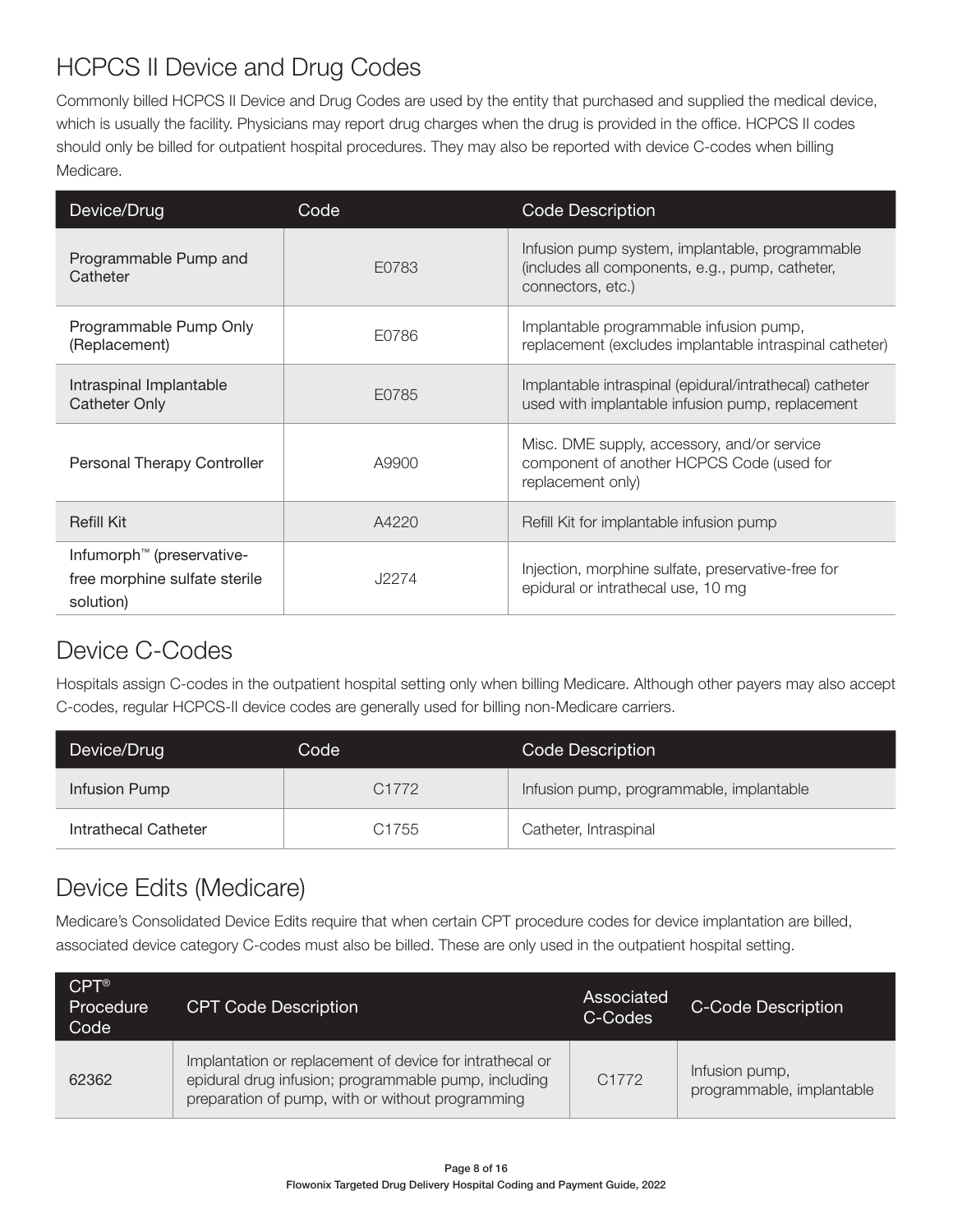### Hospital Outpatient Coding and Payment

Hospitals use CPT codes for outpatient services. Under Medicare's APC methodology for hospital outpatient payment, each CPT code is assigned to APCs based on similar clinical characteristics and similar costs. Each APC has a relative weight that is then converted into a flat payment amount. Multiple APCs can be assigned for each claim depending on the number of procedures coded and whether any of them map to a Comprehensive APCs (C-APCs). Each CPT procedure code assigned to one of these C-APCs is considered a primary service. All other procedures and services coded on the bill are considered adjunctive to delivery of the primary service. This results in a single APC payment and a single beneficiary copayment for the entire outpatient encounter, based solely on the primary service. Separate payment is not made for the other adjunctive services. Instead, the payment level for the C-APC is calculated to include the costs of the other adjunctive services, which are packaged into the payment for the primary service.

As shown on the following tables, TDD therapy is subject to C-APCs specifically for implantation/replacement of the pump. C-APCs are identified by status indicator J1.

The following table gives information on procedures, codes, APC, status indicator and payment based on the Medicare national average. The complete 2022 CPPS/ASC Payment System final rule is available on the CMS website (CMS-1753-FC) webpage. The finalized changes are effective January 1, 2022.

| Procedure | Code        | Code Description                                                                                                                                                                                                                                                                                                                                                                     | <b>APC</b> | <b>APC</b><br>Descriptor      | <b>Status</b><br>Indicator | Relative<br>Weight | 2022<br>Medicare<br>National<br>Average |
|-----------|-------------|--------------------------------------------------------------------------------------------------------------------------------------------------------------------------------------------------------------------------------------------------------------------------------------------------------------------------------------------------------------------------------------|------------|-------------------------------|----------------------------|--------------------|-----------------------------------------|
| Trial     | 62322       | Injection(s), of diagnostic<br>or therapeutic substance(s)<br>(eg, anesthetic,<br>antispasmodic, opioid,<br>steroid, other solution),<br>not including neurolytic<br>substances, including<br>needle or catheter<br>placement, interlaminar<br>epidural or subarachnoid,<br>lumbar or sacral (caudal);<br>without imaging guidance                                                   | 5442       | Level II Nerve<br>Injections  | $\top$                     | 7.7043             | \$648                                   |
|           | or<br>62323 | With imaging guidance<br>(ie, fluoroscopy or CT)                                                                                                                                                                                                                                                                                                                                     | 5442       | Level II Nerve<br>Injections  | $\top$                     | 7.7043             | \$648                                   |
|           | 62326       | Injection(s), including<br>indwelling catheter<br>placement, continuous<br>infusion or intermittent<br>bolus, of diagnostic or<br>therapeutic substance(s)<br>(eg, anesthetic,<br>antispasmodic, opioid,<br>steroid, other solution),<br>not including neurolytic<br>substances, interlaminar<br>epidural or subarachnoid,<br>lumbar or sacral (caudal);<br>without imaging guidance | 5443       | Level III Nerve<br>Injections | $\top$                     | 9.9877             | \$841                                   |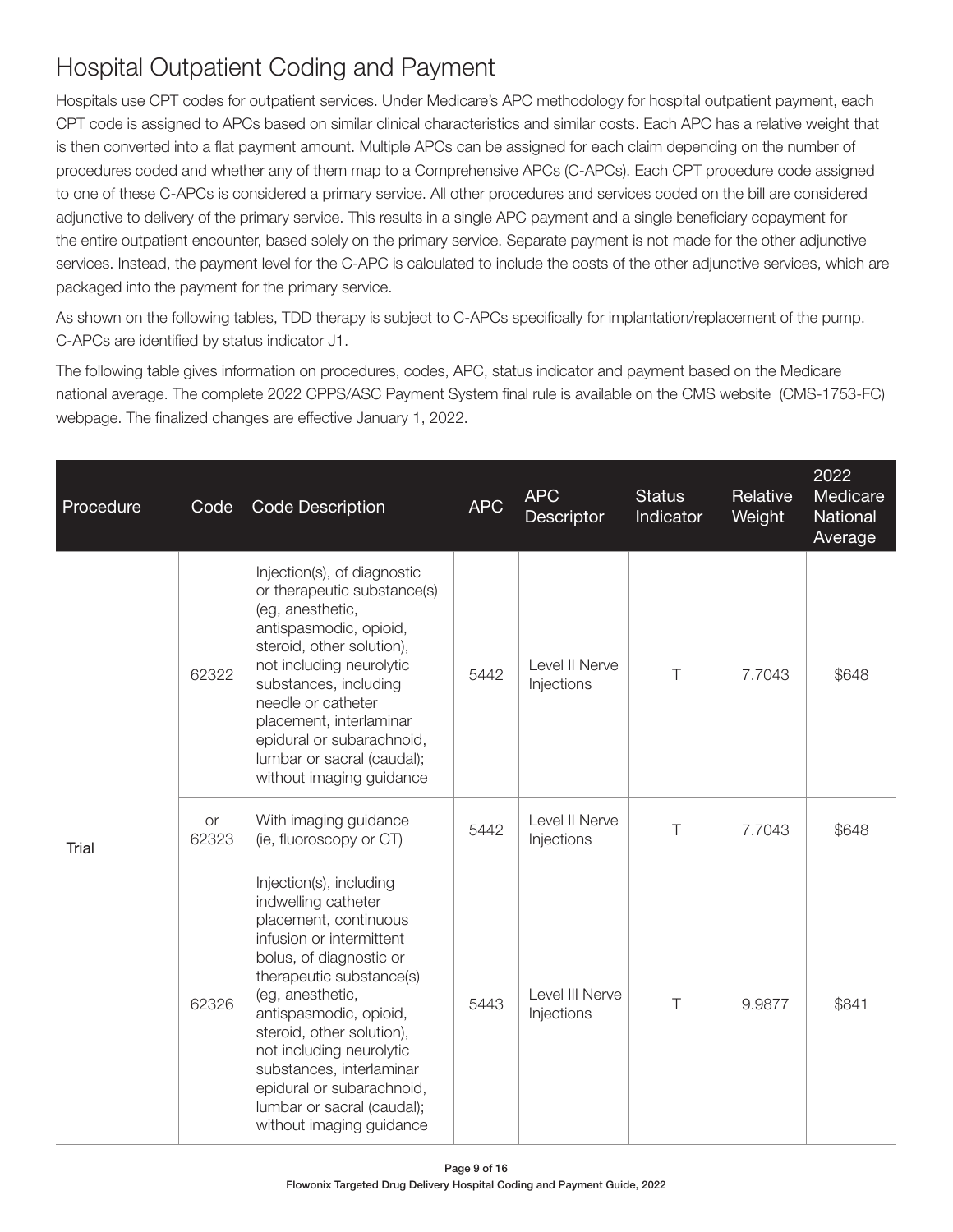## Hospital Outpatient Coding and Payment (continued)

| Procedure                                    | Code        | <b>Code Description</b>                                                                                                                                                                                                                  | <b>APC</b> | <b>APC</b><br>Descriptor                      | <b>Status</b><br>Indicator | Relative<br>Weight | 2022<br>Medicare<br>National<br>Average |
|----------------------------------------------|-------------|------------------------------------------------------------------------------------------------------------------------------------------------------------------------------------------------------------------------------------------|------------|-----------------------------------------------|----------------------------|--------------------|-----------------------------------------|
| Trial                                        | or<br>62327 | With imaging guidance<br>(ie, fluoroscopy or CT)                                                                                                                                                                                         | 5443       | Level III Nerve<br>Injections                 | $\top$                     | 9.9877             | \$841                                   |
| Implantation<br>or Revision<br>of Catheter   | 62350       | Implantation, revision, or<br>repositioning of tunneled<br>intrathecal or epidural<br>catheter, for long-term<br>medication administration<br>via an external pump or<br>implantable reservoir/<br>infusion/pump; without<br>laminectomy | 5432       | Level III Nerve<br>Procedure                  | J1                         | 69.1869            | \$5,824                                 |
| Implantation<br>or<br>Replacement<br>of Pump | 62362       | Implantation or replacement<br>of device for intrathecal<br>or epidural drug infusion;<br>programmable<br>pump, including preparation<br>of pump, with or without<br>programming                                                         | 5471       | Implantation<br>of drug<br>infusion<br>device | J1                         | 206.7704           | \$17,405                                |
| Pump Pocket<br>Revision                      | 64999       | Unlisted procedure,<br>nervous system                                                                                                                                                                                                    | 5441       | Level 1 Nerve<br>Procedure                    | $\top$                     | 3.1699             | \$267                                   |
| Removal of                                   | 62355       | Removal of previously<br>implanted intrathecal or<br>epidural catheter                                                                                                                                                                   | 5431       | Level I Nerve<br>Procedure                    | Q2                         | 21.304             | \$1,793                                 |
| Catheter or<br>Pump                          | 62365       | Removal of subcutaneous<br>reservoir or pump<br>previously implanted for<br>intrathecal or epidural<br>infusion                                                                                                                          | 5432       | Level II Nerve<br>Procedure                   | Q2                         | 69.1869            | \$5,824                                 |
| Drug                                         | J2274       | Injection, morphine sulfate,<br>Preservative-free for<br>epidural or intrathecal use,<br>10 <sub>mg</sub>                                                                                                                                | N/A        | N/A                                           | $\mathsf{N}$               | N/A                | N/A                                     |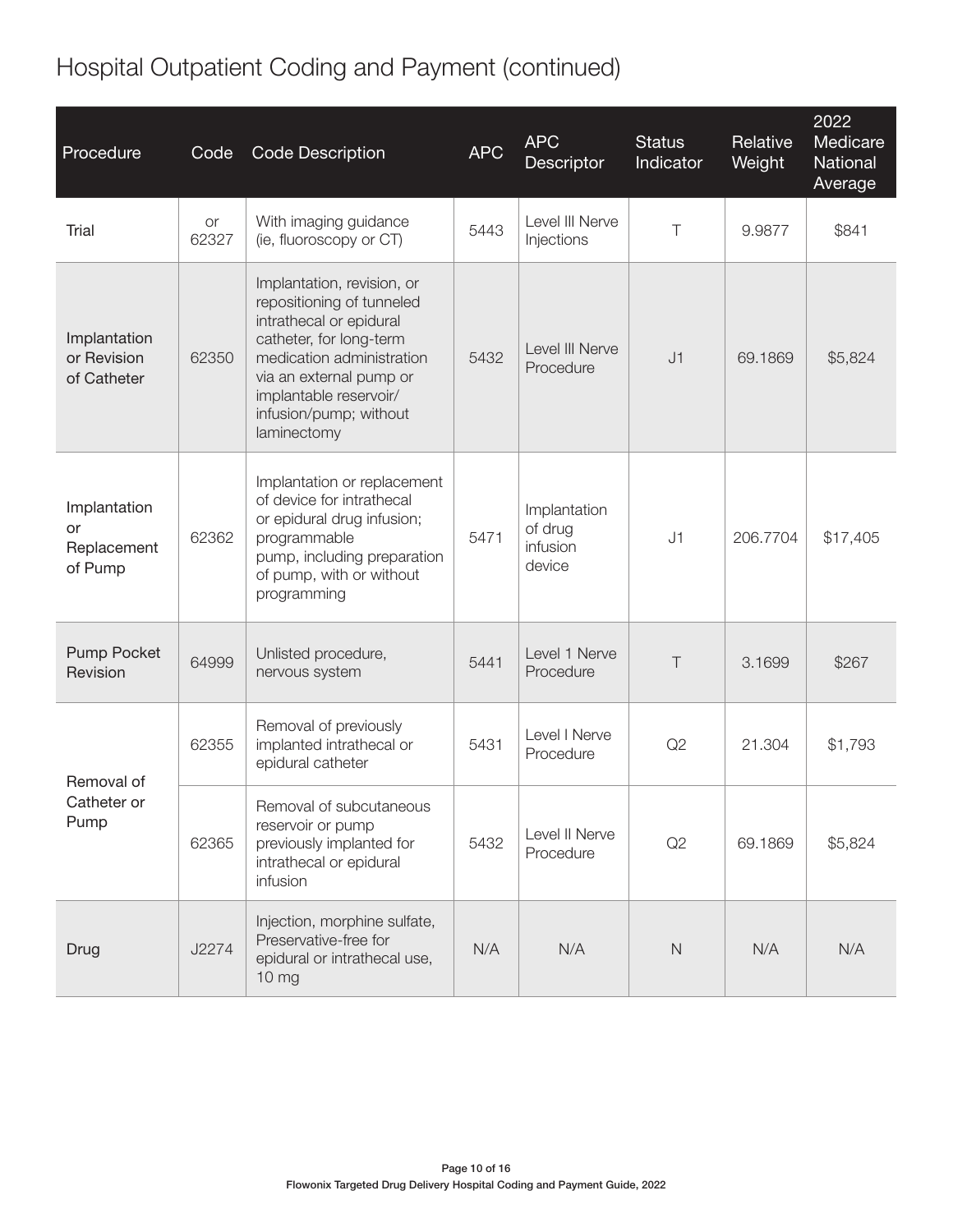#### Procedure Code Code Description APC APC **Descriptor Status Indicator Relative Weight** 2022 **Medicare National** Average Refill/Analysis/ Reprogramming 62367 Electronic analysis of programmable, implanted pump for intrathecal or epidural drug infusion (includes evaluation of reservoir status, alarm status, drug prescription status); without reprogramming or refill 5743 Level III Electronic Analysis of **Devices** S 3.3128 \ \$279 62368 Electronic analysis of programmable, implanted pump for intrathecal or epidural drug infusion (includes evaluation of reservoir status, alarm status, drug prescription status); with reprogramming 5743 Level III **Electronic** Analysis of Devices S 3.3128 \$279 62369 Electronic analysis of programmable, implanted pump for intrathecal or epidural drug infusion (includes evaluation of reservoir status, alarm status, drug prescription status); with reprogramming and refill 5743 Level III **Electronic** Analysis of Devices S 3.3128 \$279 62370 Electronic analysis of programmable, implanted pump for intrathecal or epidural drug infusion (includes evaluation of reservoir status, alarm status, drug prescription status); with reprogramming and refill (requiring skill of a physician or other qualified health care professional) 5743 Level III Electronic Analysis of **Devices** S 3.3128 \ \$279

#### Hospital Outpatient Coding and Payment (continued)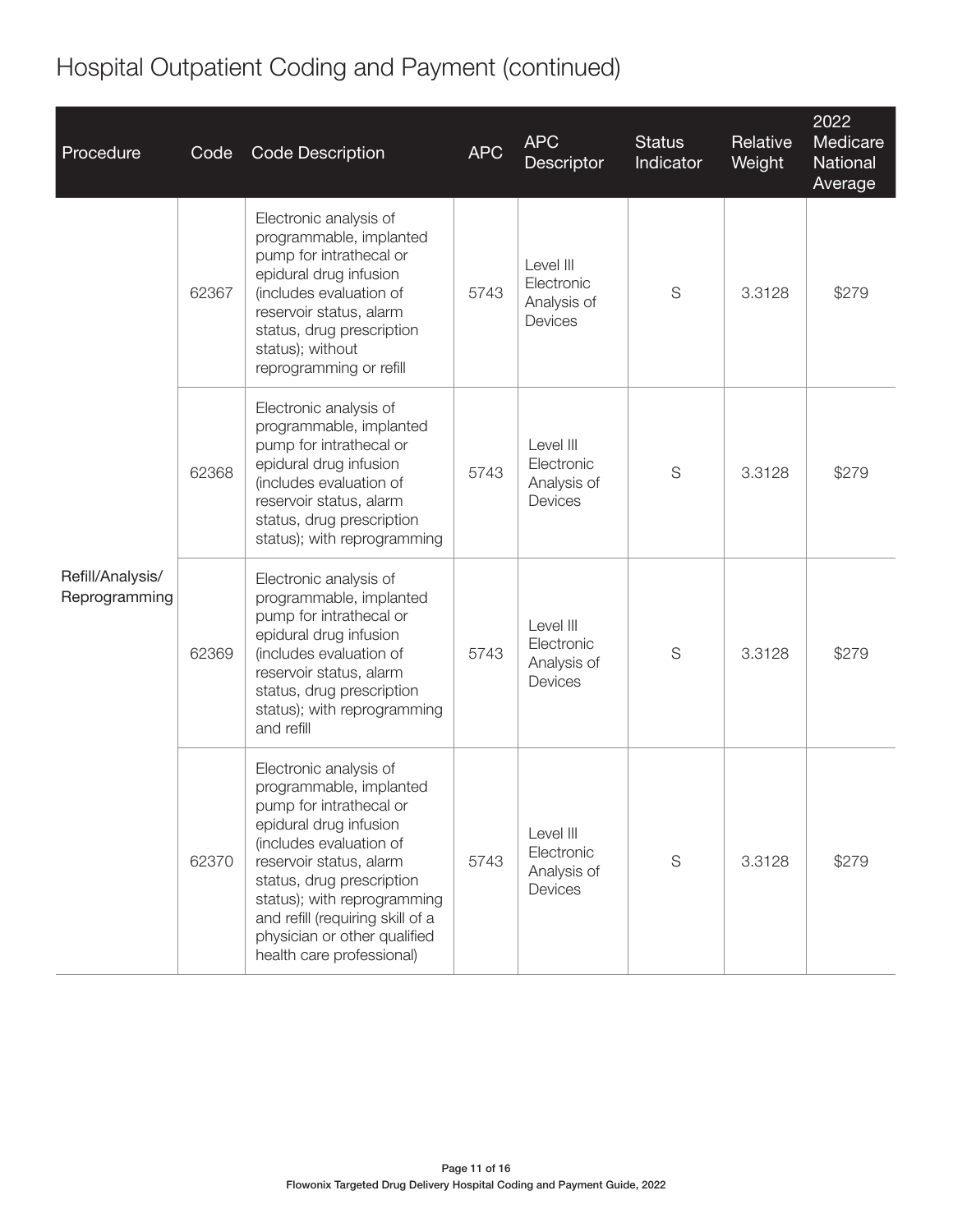#### Hospital Outpatient Coding and Payment (continued)

| Procedure             | Code  | Code Description                                                                                                           | <b>APC</b> | APC<br><b>Descriptor</b>                   | <b>Status</b><br>Indicator | Relative<br>Weight | 2022<br>Medicare<br><b>National</b><br>Average |
|-----------------------|-------|----------------------------------------------------------------------------------------------------------------------------|------------|--------------------------------------------|----------------------------|--------------------|------------------------------------------------|
| Catheter<br>Dye Study | 61070 | Puncture of shunt tubing or<br>reservoir for aspiration or<br>injection procedure                                          | 5442       | Level II Nerve<br>Injections               | T                          | 7.7043             | \$648                                          |
|                       | 75809 | Shuntogram for<br>investigation of previously<br>placed indwelling non<br>vascular shunt (eg,<br>indwelling infusion pump) | 5522       | Level II<br>Imaging<br>Without<br>Contrast | Q2                         | 1.3209             | \$111                                          |

#### Hospital Inpatient Coding and Payment MS-DRG Assignments Non-Cancer Pain

Under Medicare's DRG methodology for hospital inpatient payment, each inpatient stay is assigned to a diagnosis related group (DRG), based on the ICD-10-CM codes assigned to the diagnoses and procedure. Only one DRG is assigned by inpatient stay, regardless of the number of procedures performed.

The following table shows MS-DRG assignments to specific procedure and diagnosis along with national Medicare average payments for non-cancer pain for the inpatient hospital setting.

| Procedure             | Scenario                                                                                                                                                                                                                             |                                       | MS-DRG | <b>MS-DRG Title</b>                                                               |        | 2022<br><b>Relative Medicare</b><br>Weight National<br>Average |  |
|-----------------------|--------------------------------------------------------------------------------------------------------------------------------------------------------------------------------------------------------------------------------------|---------------------------------------|--------|-----------------------------------------------------------------------------------|--------|----------------------------------------------------------------|--|
| <b>Screening Test</b> | The screening test codes for catheter implantation and intrathecal injection are not considered significant<br>procedures for the purpose of DRG assignment. A non-surgical DRG is assigned according to the<br>principal diagnosis. |                                       |        |                                                                                   |        |                                                                |  |
| Implantation          | Whole<br>system<br>implant<br>(pump plus<br>catheter)                                                                                                                                                                                | <b>Nervous</b><br>system<br>disorders | 040    | Peripheral/Cranial Nerve<br>and Other Nervous System<br>Procedures with MCC       | 3.8648 | \$23,346                                                       |  |
|                       |                                                                                                                                                                                                                                      |                                       | 041    | Peripheral/Cranial Nerve and Other<br>Nervous System Procedures with<br><b>CC</b> | 2.3497 | \$14,194                                                       |  |
|                       | Pump only<br>implant                                                                                                                                                                                                                 |                                       | 042    | Peripheral/Cranial Nerve and Other<br>Nervous System Procedures W/O<br>CC/MCC     | 1.9012 | \$11,484                                                       |  |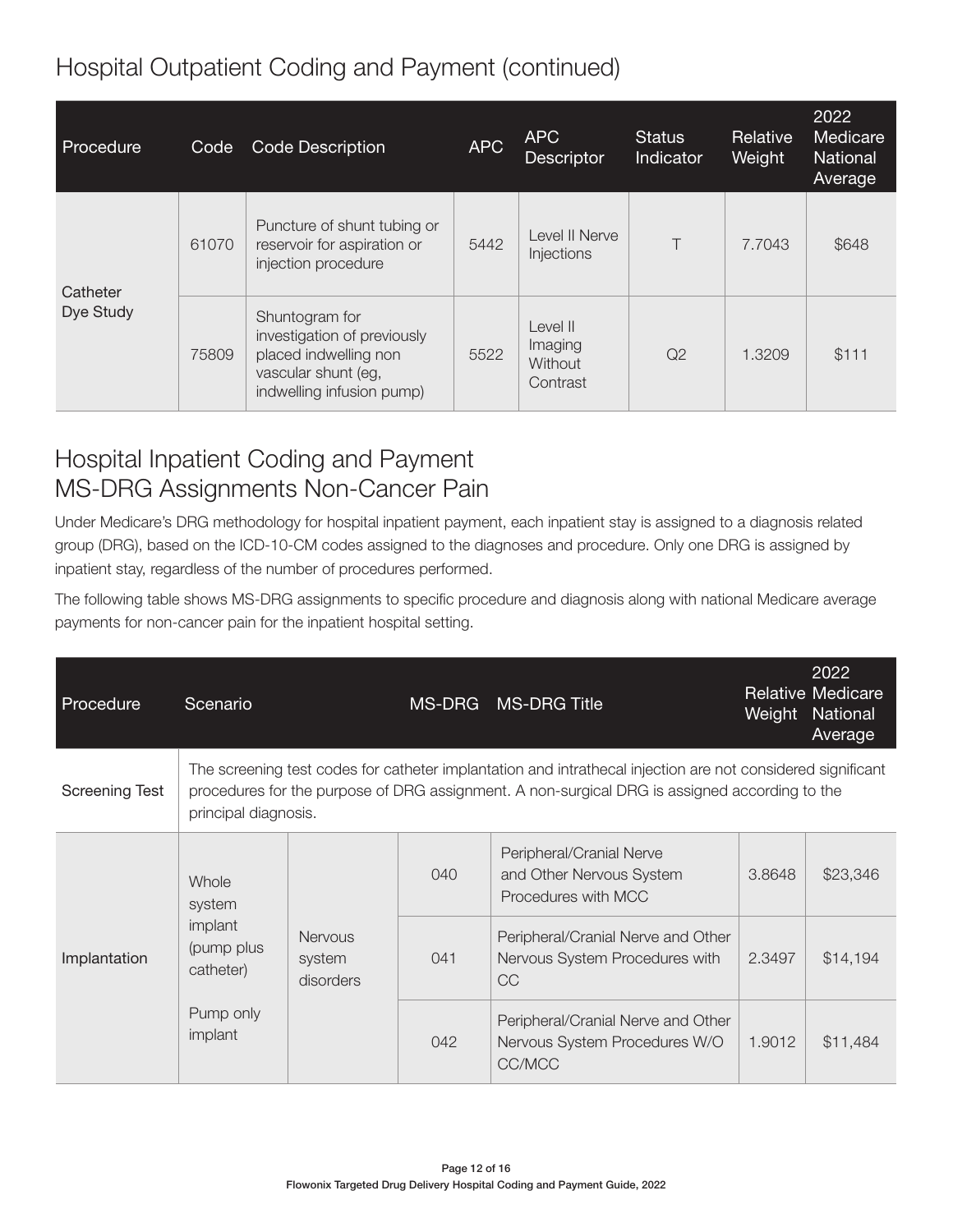Hospital Inpatient Coding and Payment (Non-Cancer Pain), (continued)

| Procedure                           | Scenario                                                                             |                                       | <b>MS-DRG</b>                                                                                                                                                                                                                                      | <b>MS-DRG Title</b>                                                              | Relative<br>Weight | 2022<br>Medicare<br>National<br>Average |  |  |
|-------------------------------------|--------------------------------------------------------------------------------------|---------------------------------------|----------------------------------------------------------------------------------------------------------------------------------------------------------------------------------------------------------------------------------------------------|----------------------------------------------------------------------------------|--------------------|-----------------------------------------|--|--|
| Implantation                        | Whole system<br>implant (pump<br>plus catheter)<br>Pump only<br>implant              | Musculo-<br>skeletal<br>disorders     | 515                                                                                                                                                                                                                                                | Other Musculoskeletal System<br>and Connective Tissue OR<br>Procedure with MCC   | 3.1406             | \$18,971                                |  |  |
|                                     |                                                                                      |                                       | 516                                                                                                                                                                                                                                                | Other Musculoskeletal System<br>and Connective Tissue OR<br>Procedure with CC    | 1.9628             | \$11,857                                |  |  |
|                                     |                                                                                      |                                       | 517                                                                                                                                                                                                                                                | Other Musculoskeletal System<br>and Connective Tissue OR<br>Procedure W/O CC/MCC | 1.3982             | \$8,446                                 |  |  |
|                                     | Catheter only<br>implant                                                             |                                       | This code is not considered a significant procedure for the purpose of DRG assignment.<br>A non-surgical (ie, medical) DRG is assigned to the stay according to the principal<br>diagnosis. The DRGs displayed for the screening trial are common. |                                                                                  |                    |                                         |  |  |
| Replacement                         | Whole system<br>replacement<br>(pump plus<br>catheter)<br>or catheter<br>replacement | Nervous<br>system<br>disorders        | 028                                                                                                                                                                                                                                                | Spinal Procedures with MCC                                                       | 5.8231             | \$35,175                                |  |  |
|                                     |                                                                                      |                                       | 029                                                                                                                                                                                                                                                | Spinal Procedures with CC                                                        | 3.2968             | \$19,915                                |  |  |
|                                     |                                                                                      |                                       | 030                                                                                                                                                                                                                                                | Spinal Procedures W/O CC/MCC                                                     | 2.3568             | \$14,237                                |  |  |
|                                     | Pump only<br>replacement                                                             | <b>Nervous</b><br>system<br>disorders | 040                                                                                                                                                                                                                                                | Peripheral/Cranial Nerve<br>and Other Nervous System<br>Procedures with MCC      | 3.8648             | \$23,346                                |  |  |
|                                     |                                                                                      |                                       | 041                                                                                                                                                                                                                                                | Peripheral/Cranial Nerve<br>and Other Nervous System<br>Procedures with CC       | 2.3497             | \$14,194                                |  |  |
|                                     |                                                                                      |                                       | 042                                                                                                                                                                                                                                                | Peripheral/Cranial Nerve<br>and Other Nervous System<br>Procedures W/O CC/MCC    | 1.9012             | \$11,484                                |  |  |
| Removal<br>(without<br>replacement) | Whole system removal<br>(pump plus catheter) or catheter<br>only removal             |                                       | 028                                                                                                                                                                                                                                                | Spinal Procedures with MCC                                                       | 5.8231             | \$35,175                                |  |  |
|                                     |                                                                                      |                                       | 029                                                                                                                                                                                                                                                | Spinal Procedures with CC                                                        | 3.2968             | \$19,915                                |  |  |
|                                     |                                                                                      |                                       | 030                                                                                                                                                                                                                                                | Spinal Procedures W/O CC/MCC                                                     | 2.3568             | \$14,237                                |  |  |
|                                     | Pump only removal                                                                    |                                       | These codes are considered significant procedures for the purpose of<br>DRG assignment. A non-surgical (ie, medical) DRG is assigned to the<br>stay according to the principal diagnosis.                                                          |                                                                                  |                    |                                         |  |  |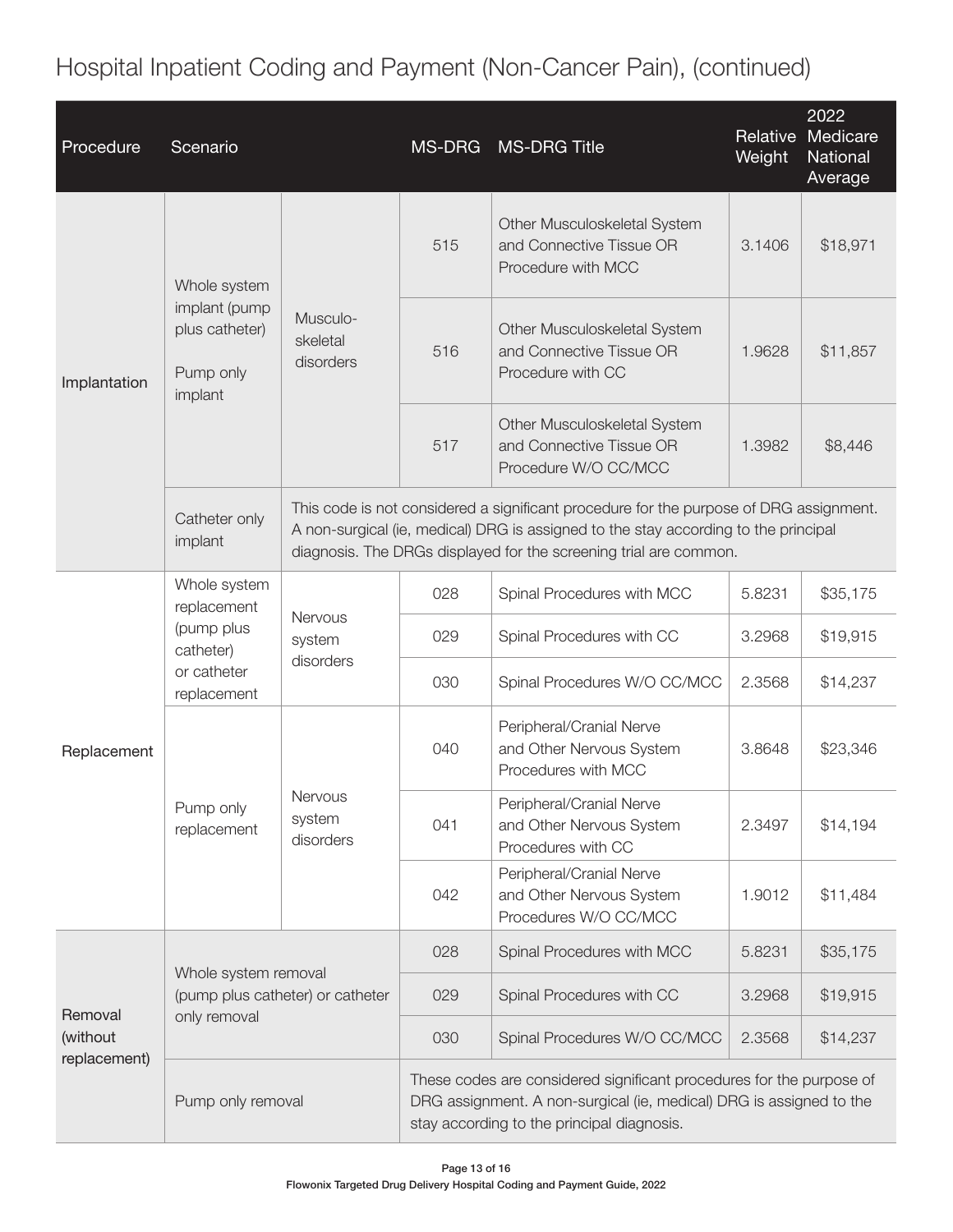Hospital Inpatient Coding and Payment (Non-Cancer Pain), (continued)

| Procedure       | Scenario                                    | MS-DRG                                                                                                                                                                                        | <b>MS-DRG Title</b>          | Relative<br>Weight | 2022<br>Medicare<br><b>National</b><br>Average |
|-----------------|---------------------------------------------|-----------------------------------------------------------------------------------------------------------------------------------------------------------------------------------------------|------------------------------|--------------------|------------------------------------------------|
| <b>Revision</b> |                                             | 028                                                                                                                                                                                           | Spinal Procedures with MCC   | 5.8231             | \$35,175                                       |
|                 | Catheter revision<br>(intrathecal portion)  | 029                                                                                                                                                                                           | Spinal Procedures with CC    | 3.2968             | \$19,915                                       |
|                 |                                             | 030                                                                                                                                                                                           | Spinal Procedures W/O CC/MCC | 2.3568             | \$14,237                                       |
|                 | Catheter revision<br>(subcutaneous portion) | These codes are not considered significant procedures for the purpose<br>of DRG assignment. A non-surgical (ie, medical) DRG is assigned to<br>the stay according to the principal diagnosis. |                              |                    |                                                |
|                 | Pump revision                               | These codes are not considered significant procedures for the purpose<br>of DRG assignment. A non-surgical (ie, medical) DRG is assigned to<br>the stay according to the principal diagnosis. |                              |                    |                                                |

#### Hospital Inpatient Coding and Payment (Cancer-Pain)

| Procedure                | Scenario                                                                                                                                                                                                                             |                           |     | MS-DRG MS-DRG Title                                                                 | Weight | 2022<br><b>Relative Medicare</b><br>National<br>Average |
|--------------------------|--------------------------------------------------------------------------------------------------------------------------------------------------------------------------------------------------------------------------------------|---------------------------|-----|-------------------------------------------------------------------------------------|--------|---------------------------------------------------------|
| Screening<br><b>Test</b> | The screening test codes for catheter implantation and intrathecal injection are not considered significant<br>procedures for the purpose of DRG assignment. A non-surgical DRG is assigned according to the<br>principal diagnosis. |                           |     |                                                                                     |        |                                                         |
| Implantation             | Whole system<br>implant<br>(pump plus<br>catheter)                                                                                                                                                                                   | Neoplasm-<br>related pain | 939 | OR Procedure W Diagnoses of<br><b>Other Contact W Health Services</b><br>with MCC   | 3.3746 | \$20,385                                                |
|                          |                                                                                                                                                                                                                                      |                           | 940 | OR Procedure W Diagnoses of<br><b>Other Contact W Health Services</b><br>with CC    | 2.2209 | \$13,416                                                |
|                          |                                                                                                                                                                                                                                      |                           | 941 | OR Procedure W Diagnoses of<br><b>Other Contact W Health Services</b><br>W/O CC/MCC | 1.9231 | \$11,617                                                |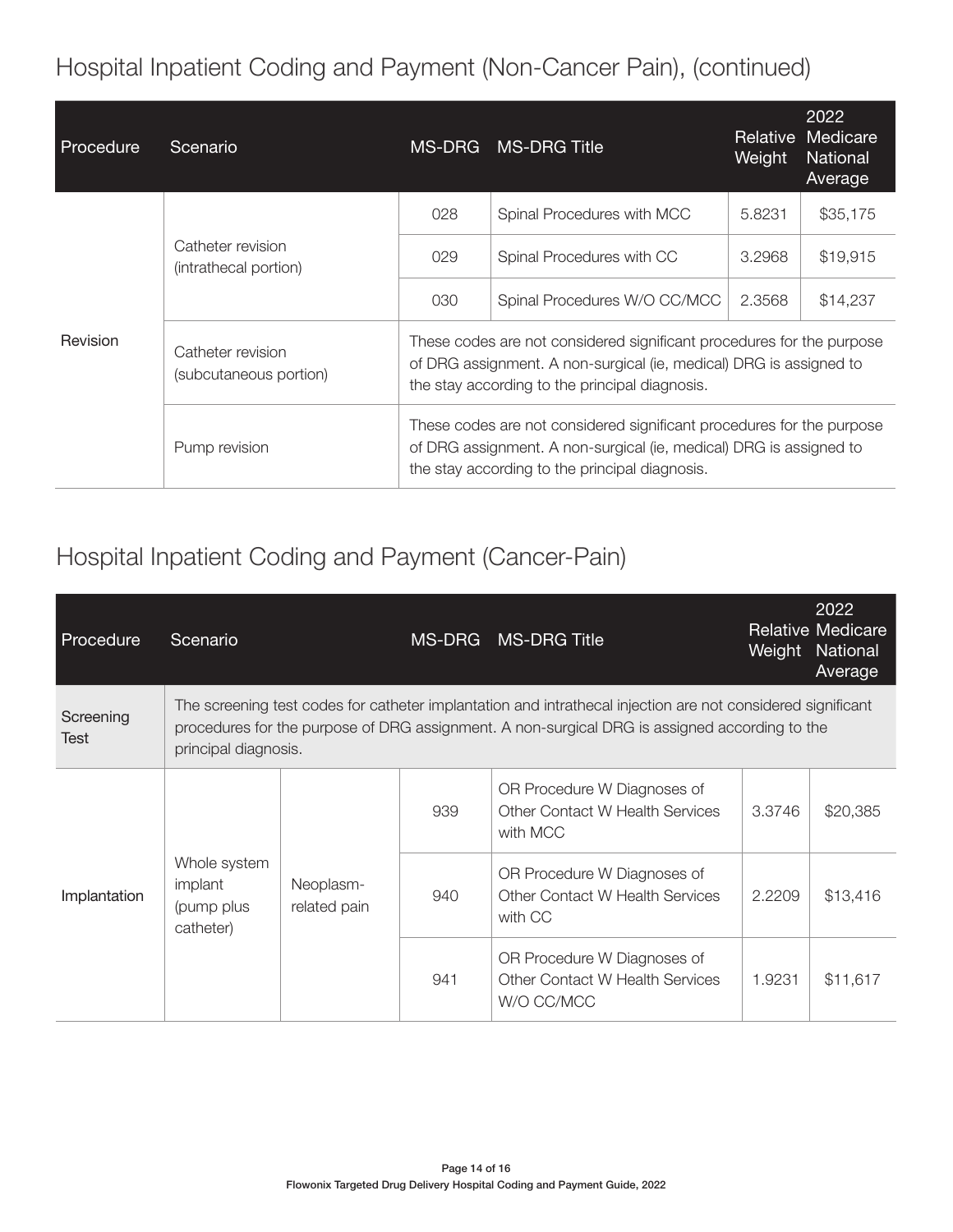## Hospital Inpatient Coding and Payment (Cancer-Pain), (continued)

| Procedure    | Scenario                                           |                                                                              | MS-DRG | <b>MS-DRG Title</b>                                                                   | Weight National | 2022<br><b>Relative Medicare</b><br>Average |
|--------------|----------------------------------------------------|------------------------------------------------------------------------------|--------|---------------------------------------------------------------------------------------|-----------------|---------------------------------------------|
|              | Whole system<br>implant<br>(pump plus<br>catheter) | <b>Bone</b><br>cancer and<br>pathologic al<br>fracture due to<br>bone cancer | 515    | Other Musculoskeletal System and<br><b>Connective Tissue OR Procedure</b><br>with MCC | 3.1406          | \$18,971                                    |
|              |                                                    |                                                                              | 516    | Other Musculoskeletal System and<br>Connective Tissue OR Procedure<br>with CC         | 1.9628          | \$11,857                                    |
|              |                                                    |                                                                              | 517    | Other Musculoskeletal System and<br>Connective Tissue OR Procedure<br>W/O CC/MCC      | 1.3982          | \$8,446                                     |
|              |                                                    | Esophageal,<br>stomach,<br>colon, rectal<br>and anal<br>cancer               | 356    | Other Digestive System OR<br>Procedures with MCC                                      | 4.3078          | \$26,022                                    |
|              |                                                    |                                                                              | 357    | Other Digestive System OR<br>Procedures with CC                                       | 2.2685          | \$13,703                                    |
|              |                                                    |                                                                              | 358    | Other Digestive System OR<br>Procedures W/O CC/MCC                                    | 1.3491          | \$8,149                                     |
| Implantation |                                                    | Liver and<br>pancreatic<br>cancer                                            | 423    | Other Hepatobiliary or Pancreas<br>OR Procedures with MCC                             | 4.1859          | \$25,286                                    |
|              |                                                    |                                                                              | 424    | Other Hepatobiliary or Pancreas<br>OR Procedures with CC                              | 2.2841          | \$13,797                                    |
|              |                                                    |                                                                              | 425    | Other Hepatobiliary or Pancreas<br>OR Procedures W/O CC/MCC                           | 1.5427          | \$9,319                                     |
|              |                                                    | Lung,<br>bronchus<br>and trachea<br>cancer                                   | 166    | Other Respiratory System OR<br>Procedures with MCC                                    | 3.7235          | \$22,492                                    |
|              |                                                    |                                                                              | 167    | Other Respiratory System OR<br>Procedures with CC                                     | 1.8187          | \$10,986                                    |
|              |                                                    |                                                                              | 168    | Other Respiratory System OR<br>Procedures W/O CC/MCC                                  | 1.3544          | \$8,181                                     |
|              |                                                    | Breast cancer                                                                | 579    | Other Skin, Subcutaneous Tissue<br>and Breast Procedures with MCC                     | 3.1449          | \$18,997                                    |
|              |                                                    |                                                                              | 580    | Other Skin, Subcutaneous Tissue<br>and Breast Procedures with CC                      | 1.7288          | \$10,443                                    |
|              |                                                    |                                                                              | 581    | Other Skin, Subcutaneous Tissue<br>and Breast Procedures W/O CC/<br><b>MCC</b>        | 1.3768          | \$8,317                                     |